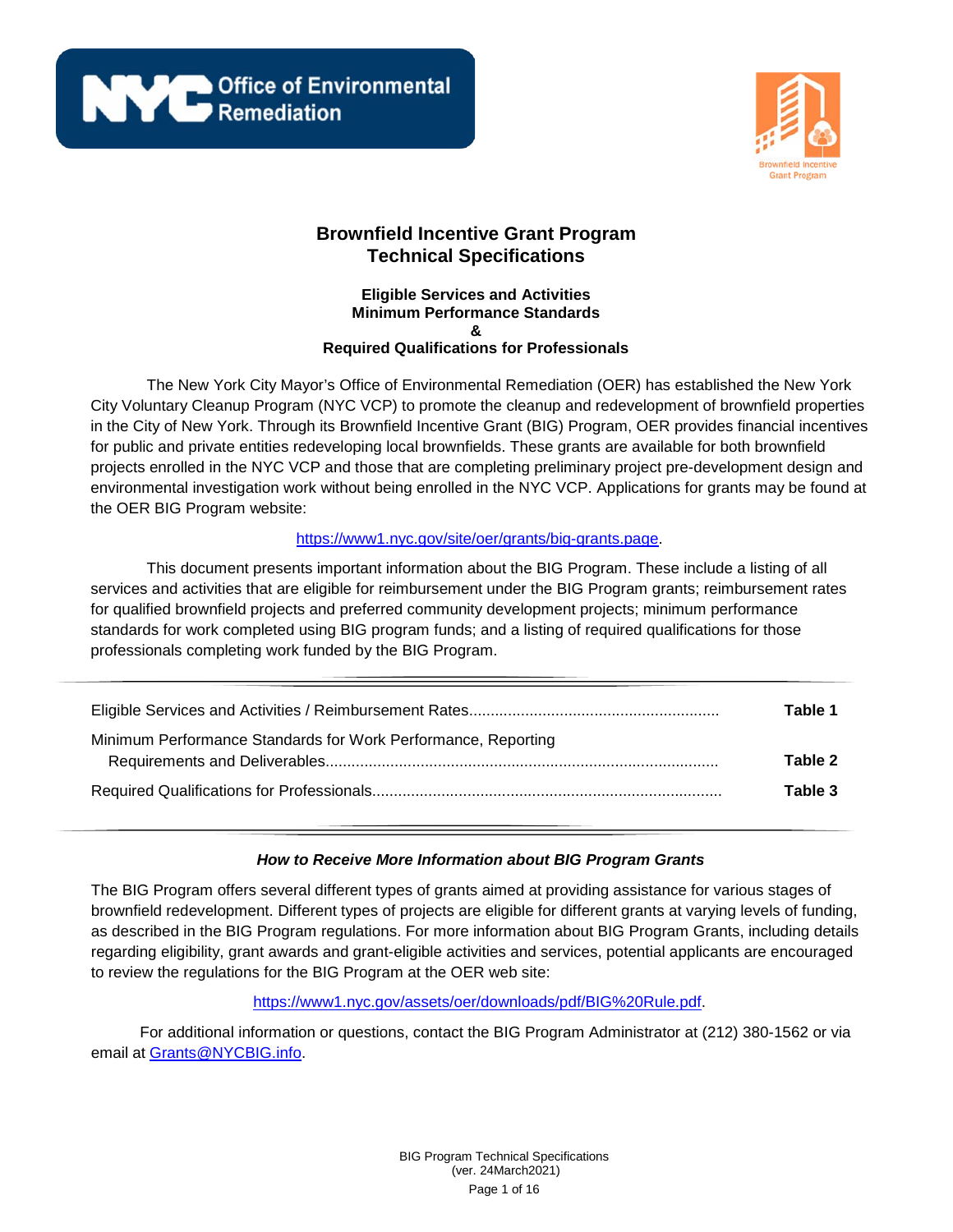



All listed prices are inclusive of all subcontractor, professional oversight, materials and equipment costs. The Reimbursement Allowance amounts presented below represent the maximum amounts a specific service and/or activity will be funded. An eligible service and/or activity is funded after approval of submitted invoices by a Qualified Vendor, a requisition and minimum performance standards documentation.

Pre-Development Design Grant *and* Environmental Investigation Grant awards and award limits are increased for projects qualifying as a *Preferred Community Development Project.* Such projects include *Affordable Housing Developments*, *Brownfield Opportunity Area compliant developments,* and *Community Facility Developments.* Technical Assistance Grants are available only to not-for-profit developers of a Preferred Community Development Project.

| <b>Activity</b>                    | Unit   | <b>Reimbursable</b><br><b>Allowance for</b><br>Qualified<br><b>Brownfield</b><br><b>Projects</b> | <b>Reimbursable</b><br><b>Allowance for</b><br><b>Preferred Community</b><br><b>Development</b><br>Projects <sup>1</sup> |
|------------------------------------|--------|--------------------------------------------------------------------------------------------------|--------------------------------------------------------------------------------------------------------------------------|
| <b>Pre-Development</b>             |        |                                                                                                  |                                                                                                                          |
| Title Insurance/Title Search       |        |                                                                                                  |                                                                                                                          |
| Full coverage                      | each   | \$765                                                                                            | \$1,020                                                                                                                  |
| Limited coverage                   | each   | \$382.50                                                                                         | \$510                                                                                                                    |
| Non-Insured reports                | each   | \$255                                                                                            | \$340                                                                                                                    |
| <b>Project Feasibility Study</b>   |        |                                                                                                  |                                                                                                                          |
| Market analysis                    | each   | \$765                                                                                            | \$1,020                                                                                                                  |
| Concept plans                      | each   | \$765                                                                                            | \$1,020                                                                                                                  |
| Pro-forma financial                | each   | \$765                                                                                            | \$1,020                                                                                                                  |
| Zoning analysis                    | each   | \$765                                                                                            | \$1,020                                                                                                                  |
| Legal Due Diligence Review         | Report | \$300                                                                                            | \$400                                                                                                                    |
| State VCP eligibility consultation | Each   | \$1,000                                                                                          | \$1,333                                                                                                                  |
| <b>Other Services</b>              |        |                                                                                                  |                                                                                                                          |
| <b>Community Outreach</b>          | each   | \$956.25                                                                                         | \$1,275                                                                                                                  |
| Site survey                        | day    | \$956.25                                                                                         | \$1,275                                                                                                                  |
| Phase 1 ESA                        | each   | \$1,593.75                                                                                       | \$2,125                                                                                                                  |

<span id="page-1-0"></span> $\overline{a}$ <sup>1</sup> This column applies to preferred community development projects where the developer or community based organization is a not-for-profit corporation.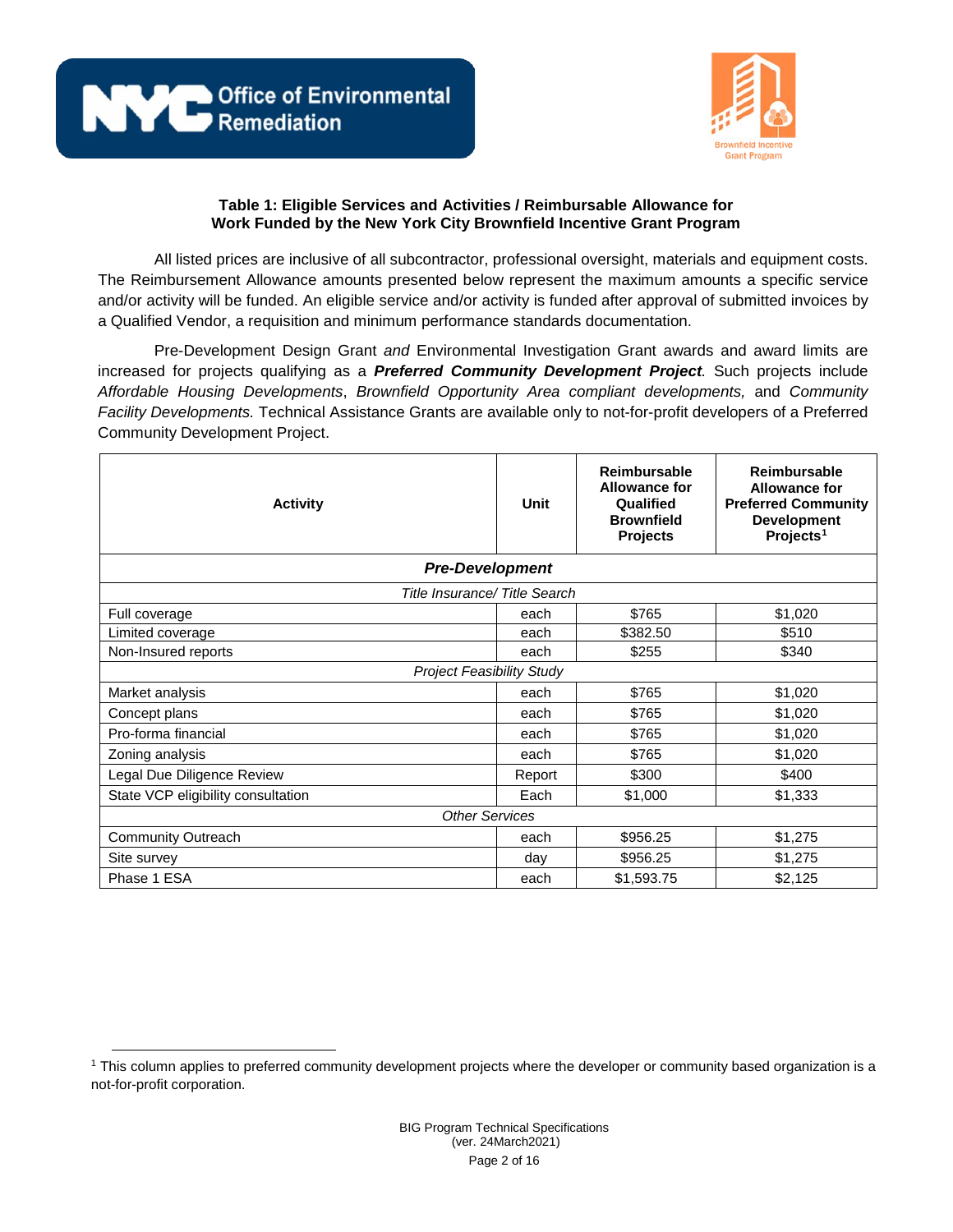

| <b>Activity</b>                                          | Unit      | Reimbursable<br><b>Allowance for</b><br>Qualified<br><b>Brownfield</b><br><b>Projects</b> | Reimbursable<br><b>Allowance for</b><br><b>Preferred Community</b><br><b>Development</b><br>Projects <sup>2</sup> |
|----------------------------------------------------------|-----------|-------------------------------------------------------------------------------------------|-------------------------------------------------------------------------------------------------------------------|
| <b>Environmental Investigation</b>                       |           |                                                                                           |                                                                                                                   |
| Workplans                                                |           |                                                                                           |                                                                                                                   |
| Phase II/Site Characterization Workplan                  | each      | \$1,275                                                                                   | \$1,700                                                                                                           |
| Remedial Investigation Workplan                          | each      | \$1,593.75                                                                                | \$2,125                                                                                                           |
| Phase II (Soil)                                          |           |                                                                                           |                                                                                                                   |
| Geophysical survey report (GPR contractor)               | $1/2$ day | \$765                                                                                     | \$1,020                                                                                                           |
| Geophysical survey report                                | day       | \$1,116                                                                                   | \$1,488                                                                                                           |
| Geophysical anomalies investigation (excavator/operator) | day       | \$606                                                                                     | \$808                                                                                                             |
| Soil boring installation                                 | $1/2$ day | \$637.50                                                                                  | \$850                                                                                                             |
| Soil boring installation                                 | day       | \$956.25                                                                                  | \$1,275                                                                                                           |
| Soil sample collection / field screening                 | day       | \$510                                                                                     | \$680                                                                                                             |
| Phase II (Groundwater)                                   |           |                                                                                           |                                                                                                                   |
| Monitoring well installation (unconsolidated)            | well      | \$1,593.75                                                                                | \$2,125                                                                                                           |
| Monitoring well installation (bedrock)                   | well      | \$2,550                                                                                   | \$3,400                                                                                                           |
| Disposal of drill cuttings and transportation            | drum      | \$79.50                                                                                   | \$106                                                                                                             |
| Monitoring well survey                                   | day       | \$956.25                                                                                  | \$1,275                                                                                                           |
| Temporary well-point installation                        | each      | \$382.50                                                                                  | \$510                                                                                                             |
| Groundwater sample collection/ water level measurement   | day       | \$510                                                                                     | \$680                                                                                                             |
| Disposal of purge water and transportation               | drum      | \$51                                                                                      | \$68                                                                                                              |
| Aquifer test                                             | each      | \$382.50                                                                                  | \$510                                                                                                             |
| Phase II (Vapor)                                         |           |                                                                                           |                                                                                                                   |
| Vapor probe installation                                 | day       | \$956.25                                                                                  | \$1,275                                                                                                           |
| Vapor sample collection                                  | day       | \$510                                                                                     | \$680                                                                                                             |
| Ambient air sample collection                            | day       | \$510                                                                                     | \$680                                                                                                             |
| Reports                                                  |           |                                                                                           |                                                                                                                   |
| Phase II/Site Characterization Report                    | each      | \$1,275                                                                                   | \$1,7000                                                                                                          |
| Remedial Investigation Report                            | each      | \$1,593.75                                                                                | \$2,125                                                                                                           |
| <b>Grant Project Reporting</b>                           | each      | \$318.75                                                                                  | \$425                                                                                                             |
| Lab Analysis                                             |           |                                                                                           |                                                                                                                   |
| Metals (soil/water)                                      |           |                                                                                           |                                                                                                                   |
| Priority pollutant metals (13 metals)                    | sample    | \$62.25                                                                                   | \$83                                                                                                              |
| Total RCRA metals (8 metals)                             | sample    | \$39.75                                                                                   | \$53                                                                                                              |

<span id="page-2-0"></span> $\overline{a}$ <sup>2</sup> This column applies to preferred community development projects where the developer or community based organization is a not-for-profit corporation.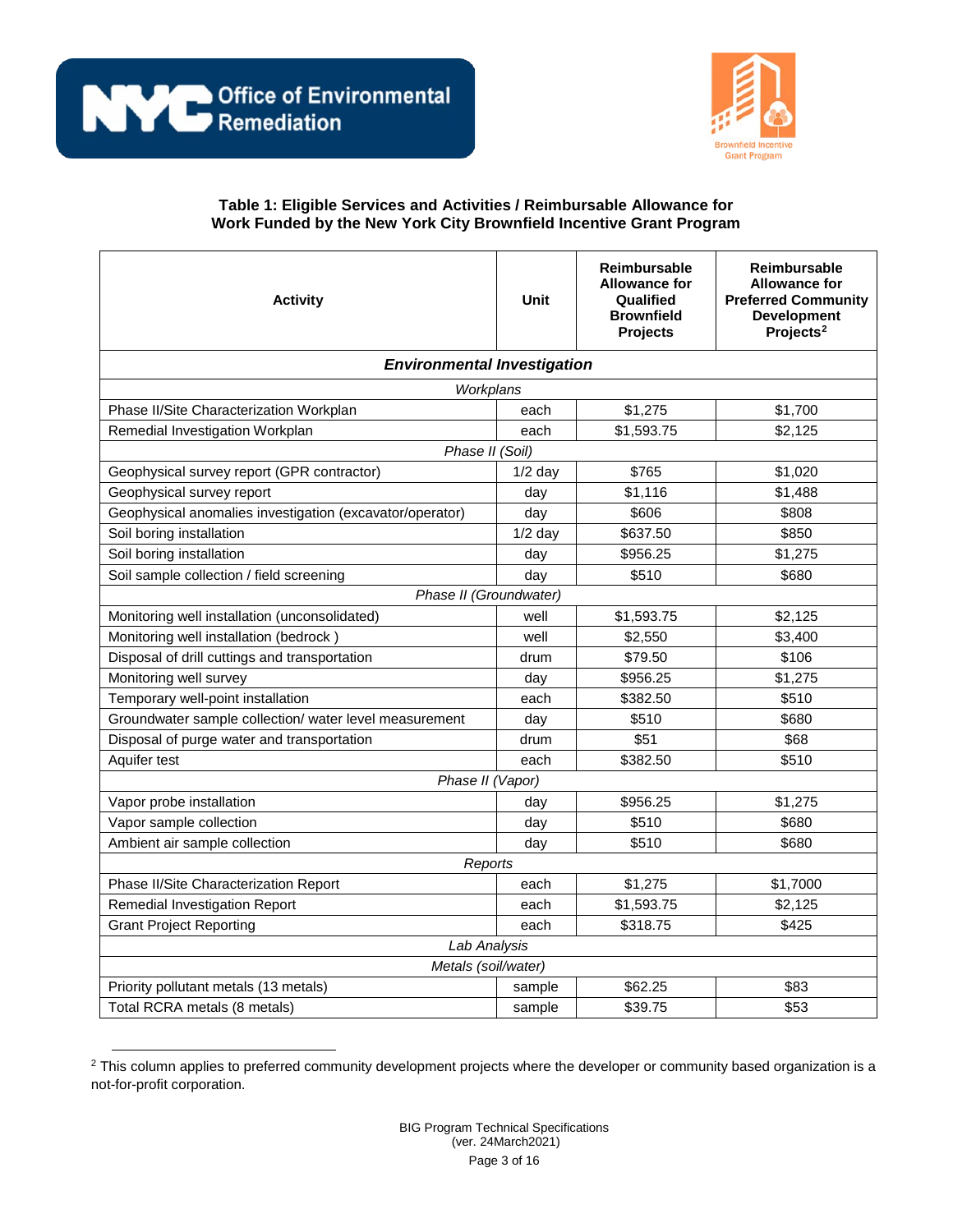

| <b>Activity</b>                                                               | Unit   | <b>Reimbursable</b><br><b>Allowance for</b><br>Qualified<br><b>Brownfield</b><br><b>Projects</b> | <b>Reimbursable</b><br><b>Allowance for</b><br><b>Preferred Community</b><br><b>Development</b><br>Projects <sup>2</sup> |
|-------------------------------------------------------------------------------|--------|--------------------------------------------------------------------------------------------------|--------------------------------------------------------------------------------------------------------------------------|
| <b>Environmental Investigation</b>                                            |        |                                                                                                  |                                                                                                                          |
| Lab Analysis                                                                  |        |                                                                                                  |                                                                                                                          |
| Metals (soil/water)                                                           |        |                                                                                                  |                                                                                                                          |
| Target analyte list metals (23 metals)                                        | sample | \$96.75                                                                                          | \$129                                                                                                                    |
| Organics (soil/water)                                                         |        |                                                                                                  |                                                                                                                          |
| <b>Base neutrals</b>                                                          | sample | \$86.25                                                                                          | \$115                                                                                                                    |
| Base neutrals + 10 or 15                                                      | sample | \$96                                                                                             | \$128                                                                                                                    |
| Base neutrals/acid extractables (semi-volatile organics)                      | sample | \$153                                                                                            | \$204                                                                                                                    |
| <b>BTEX</b>                                                                   | sample | \$30.75                                                                                          | \$41                                                                                                                     |
| BTEX + MTBE + TBA                                                             | sample | \$30.75                                                                                          | \$41                                                                                                                     |
| Herbicides                                                                    | sample | \$57.75                                                                                          | \$77                                                                                                                     |
| PAHs                                                                          | sample | \$86.25                                                                                          | \$115                                                                                                                    |
| <b>PCBs</b>                                                                   | sample | \$38.25                                                                                          | \$51                                                                                                                     |
| PCBs in oil                                                                   | sample | \$30.75                                                                                          | \$41                                                                                                                     |
| Pesticides                                                                    | sample | \$38.25                                                                                          | \$51                                                                                                                     |
| Volatiles                                                                     | sample | \$51                                                                                             | \$68                                                                                                                     |
| Volatiles + 10 or 15                                                          | sample | \$57.75                                                                                          | \$77                                                                                                                     |
| Volatiles (drinking water)                                                    | sample | \$78.75                                                                                          | \$105                                                                                                                    |
| Volatiles (drinking water) + 10 or 15                                         | sample | \$86.25                                                                                          | \$115                                                                                                                    |
| Target compound list (VO+10, BNAE+20, Pest/PCB)                               | sample | \$306                                                                                            | \$408                                                                                                                    |
| Organics (air)                                                                |        |                                                                                                  |                                                                                                                          |
| <b>TO-15</b>                                                                  | sample | \$204                                                                                            | \$272                                                                                                                    |
| <b>Group Tests</b>                                                            |        |                                                                                                  |                                                                                                                          |
| ID-27 (TCLP Metals, TPH, PCBs, reactive CN & S,<br>ignitability, pH)          | sample | \$156                                                                                            | \$208                                                                                                                    |
| Priority pollutants + 40 (VO+15, BNAE+25, pest/PCB, 13<br>metals, CN, phenol) | sample | \$401.25                                                                                         | \$535                                                                                                                    |
| RCRA characteristics (reactive CN & S, ignitability,<br>corrosivity)          | sample | \$38.25                                                                                          | \$51                                                                                                                     |
| TCLP-Full (8 metals, VO, BNAE, pesticides, herbicides)                        | sample | \$381.75                                                                                         | \$509                                                                                                                    |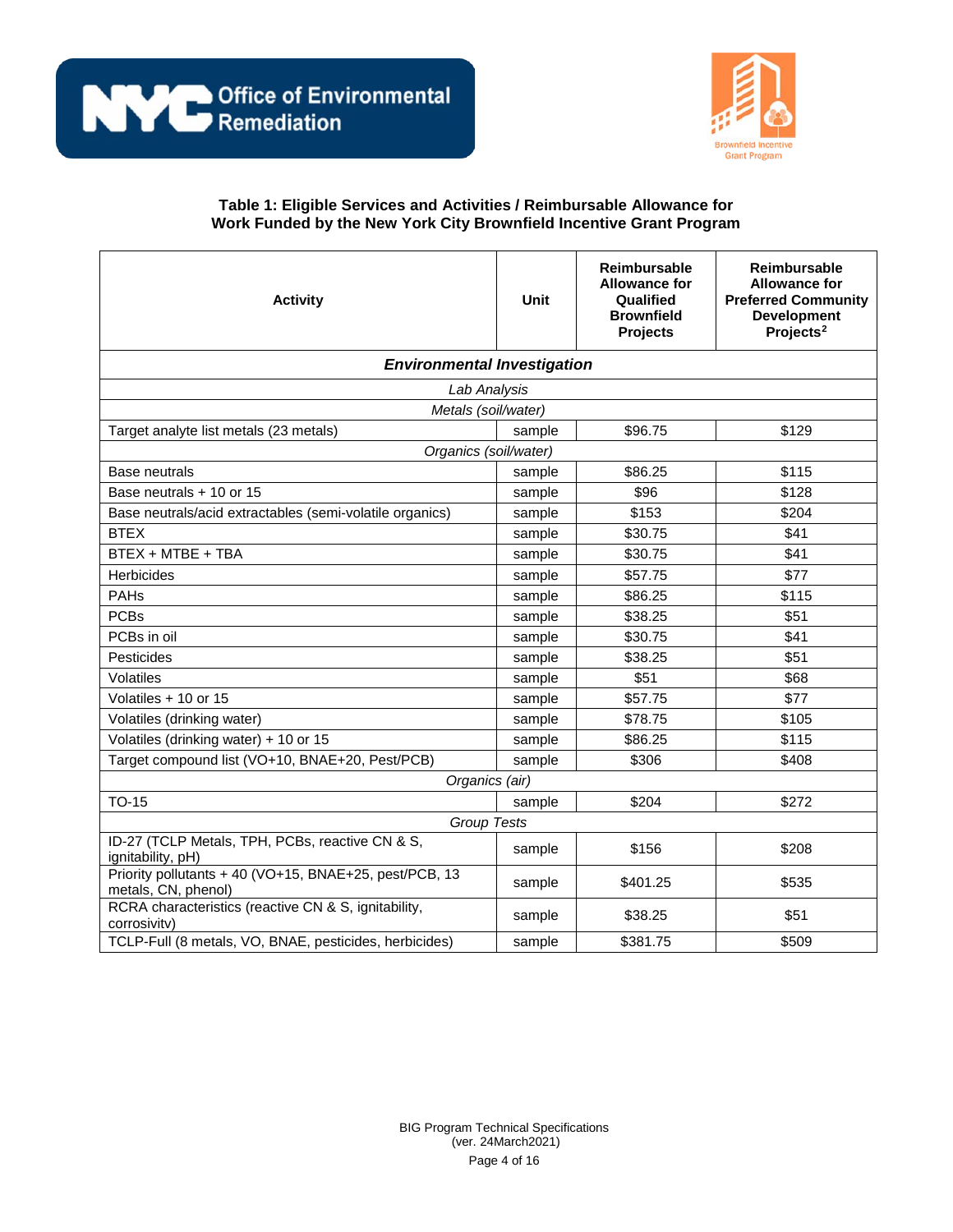

| <b>Activity</b>                                                                              | Unit     | <b>Reimbursable</b><br><b>Allowance</b> |
|----------------------------------------------------------------------------------------------|----------|-----------------------------------------|
| <b>Remedial Action</b>                                                                       |          |                                         |
| Remedial Action: Full Service <sup>3</sup>                                                   | each     | \$85,000                                |
| Workplans                                                                                    |          |                                         |
| Remedial Action Workplan                                                                     | each     | \$5,000                                 |
| <b>Remedial Action Report</b>                                                                | each     | \$5,000                                 |
| Remedial Investigation Report and Remedial Action Workplan: Full<br>Service <sup>4</sup>     | each     | \$30,000                                |
| Remedial Action Report: Full Service <sup>5</sup>                                            | each     | \$30,000                                |
| Site management plan                                                                         | each     | \$2,500                                 |
| Grant project reporting                                                                      | each     | \$425                                   |
| Field oversite <sup>6</sup>                                                                  | half day | \$400                                   |
|                                                                                              | day      | \$1,000                                 |
| Environmental insurance <sup>7</sup>                                                         | premium  | \$25,000 / \$30,000                     |
| Soil Removal                                                                                 |          |                                         |
| Disposal - Soil, Hazardous                                                                   | ton      | \$102                                   |
| Disposal - Soil, Non-Hazardous                                                               | ton      | \$43                                    |
| Waste characterization: ID-27 (TCLP metals, TPH, PCBs, reactive CN &<br>S, ignitability, PH) | sample   | \$208                                   |
| Mobilization/demobilization -one time allowable per site per machine                         | each     | \$425                                   |
| Loader/backhoe w/operator                                                                    | day      | \$808                                   |
| Small trackhoe w/operator J Deere 200LC or equivalent)                                       | day      | \$1,190                                 |
| Large trackhoe w/operator (Cat 325 or equivalent)                                            | day      | \$1,445                                 |
| Skid steer loader w/operator                                                                 | day      | \$595                                   |
| Dump truck w/operator (approx. 12 yd <sup>3</sup> )                                          | day      | \$340                                   |

<span id="page-4-0"></span> $\overline{a}$  $3$  Reimbursement up to \$85,000 subject to the project award cap. This payment is intended to cover all remedial action activities. This activity can only be selected for projects that have enrolled in the City's Voluntary Cleanup Program.

<span id="page-4-1"></span><sup>4</sup> Reimbursement up to \$30,000 subject to the project award cap. This payment is intended to cover all remedial investigation activities and all document preparation activities including a remedial investigation work plan, a Phase I environmental site assessment, a remedial investigation report, sampling, field oversight, mobilization, monitoring, chemical analysis and a remedial action work plan. This activity can only be selected for projects that have enrolled in the City voluntary cleanup program and no other costs for remedial investigation or remedial work plan preparation may be claimed.

<span id="page-4-2"></span>5Reimbursement up to \$30,000 subject to the project award cap. This payment is intended to cover all remedial action oversight activities and all document preparation activities including field oversight by staff, daily reports, CAMP monitoring and equipment, HASP monitoring, sample collection, and preparation of a remedial action report. It does not cover construction of remedial systems including engineering controls. This activity can only be selected for projects that have enrolled in the City voluntary cleanup program and no other costs for remedial action oversight or remedial action report preparation may be claimed.

<span id="page-4-3"></span><sup>6</sup> Reimbursement for field oversight consists of oversight of active remedial work by a qualified environmental professional, CAMP monitoring equipment, HASP monitoring, and the collection of samples. The deliverable is a daily report that identifies the qualified environmental professional.

<span id="page-4-4"></span> $<sup>7</sup>$  Eligible activities consist of the purchase of Pollution Legal Liability, Contractors Pollution Liability and Cleanup Cost Cap</sup> Insurance. The total amount of reimbursable expenses may not surpass the grant limits established in Schedule A. Purchase of environmental insurance for a project that subsequently enrolls in the City voluntary cleanup program is an eligible expense following program enrollment.

> BIG Program Technical Specifications (ver. 24March2021) Page 5 of 16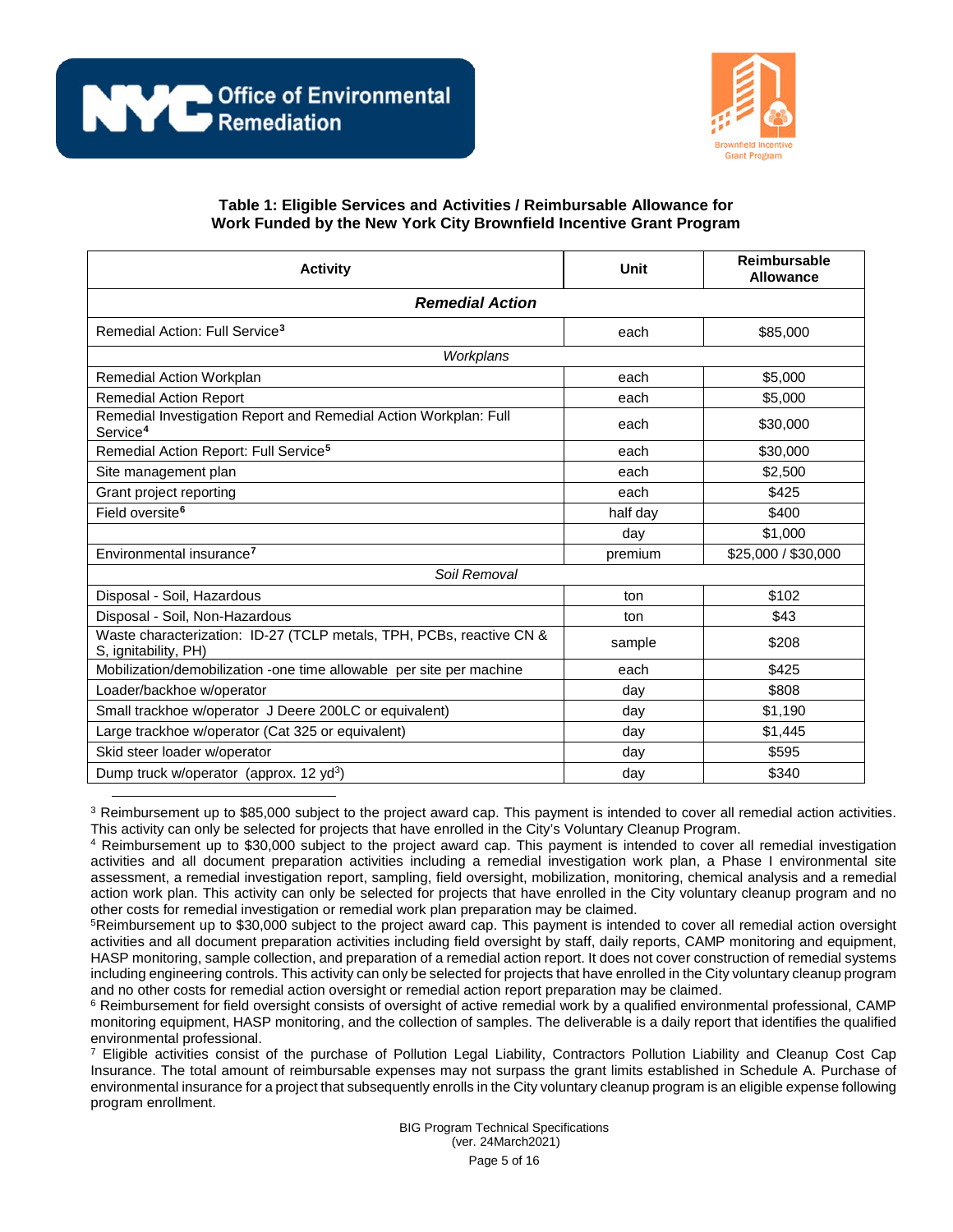

| <b>Activity</b>                                                   | <b>Unit</b> | Reimbursable<br><b>Allowance</b> |
|-------------------------------------------------------------------|-------------|----------------------------------|
| <b>Remedial Action</b>                                            |             |                                  |
| Soil Removal                                                      |             |                                  |
| Dump truck, tandem - triaxle w/operator (25 yd <sup>3</sup> )     | day         | \$765                            |
| Roll off box (20 yd <sup>3</sup> )                                | each        | \$510                            |
| Vacuum truck w/operator                                           | hr          | \$77                             |
| Post-excavation soil sample collection                            | day         | \$680                            |
| Backfill                                                          |             |                                  |
| Recycled concrete aggregate                                       | ton         | \$13                             |
| Certified clean fill material                                     | ton         | \$17                             |
| Top soil                                                          | cy          | \$21                             |
| Engineering Controls (cap emplacement)                            |             |                                  |
| Clean fill/ gravel                                                | ton         | \$17                             |
| Top soil                                                          | сy          | \$21                             |
| Asphalt (2in. compacted asphalt on 2 in gravel base minimum)      | sf          | \$3.80                           |
| Cement paving (4 in. minimum)                                     | sf          | \$4.25                           |
| Sub-slab depressurization system passive                          | sf          | \$7.00                           |
| Sub-slab depressurization system active                           | sf          | \$8.50                           |
| Vapor barrier/water proofing (up to 39 mil)                       | sf          | \$5.00                           |
| Vapor barrier/water proofing (40 mil and greater)                 | sf          | \$6.00                           |
| <b>Institutional Controls</b>                                     |             |                                  |
| Deed restriction preparation                                      | Each        | \$2,125                          |
| Lab Analysis                                                      |             |                                  |
| Metals (Soil/Water)                                               |             |                                  |
| Target Analyte List metals (23 Metals)                            | sample      | \$129                            |
| Organics (Soil/Water)                                             |             |                                  |
| Target Compound List SVOC's                                       | sample      | \$204                            |
| <b>PCBs</b>                                                       | sample      | \$51                             |
| Pesticides/herbicides                                             | sample      | \$51                             |
| Target compound list VOC's                                        | sample      | \$204                            |
| Target compound list (VO+10, BNAE+20)                             | sample      | \$408                            |
| Organics (Air)                                                    |             |                                  |
| TO-15                                                             | sample      | \$272                            |
| Group Tests                                                       |             |                                  |
| ID-27 (TCLP Metals, TPH, PCBs, Reactive CN & S, Ignitability, pH) | sample      | \$208                            |
| RCRA characteristics (Reactive CN & S, Ignitability, Corrosivity) | sample      | \$51                             |
| TCLP-Full (8 Metals, VO, BNAE, Pesticides, Herbicides)            | sample      | \$509                            |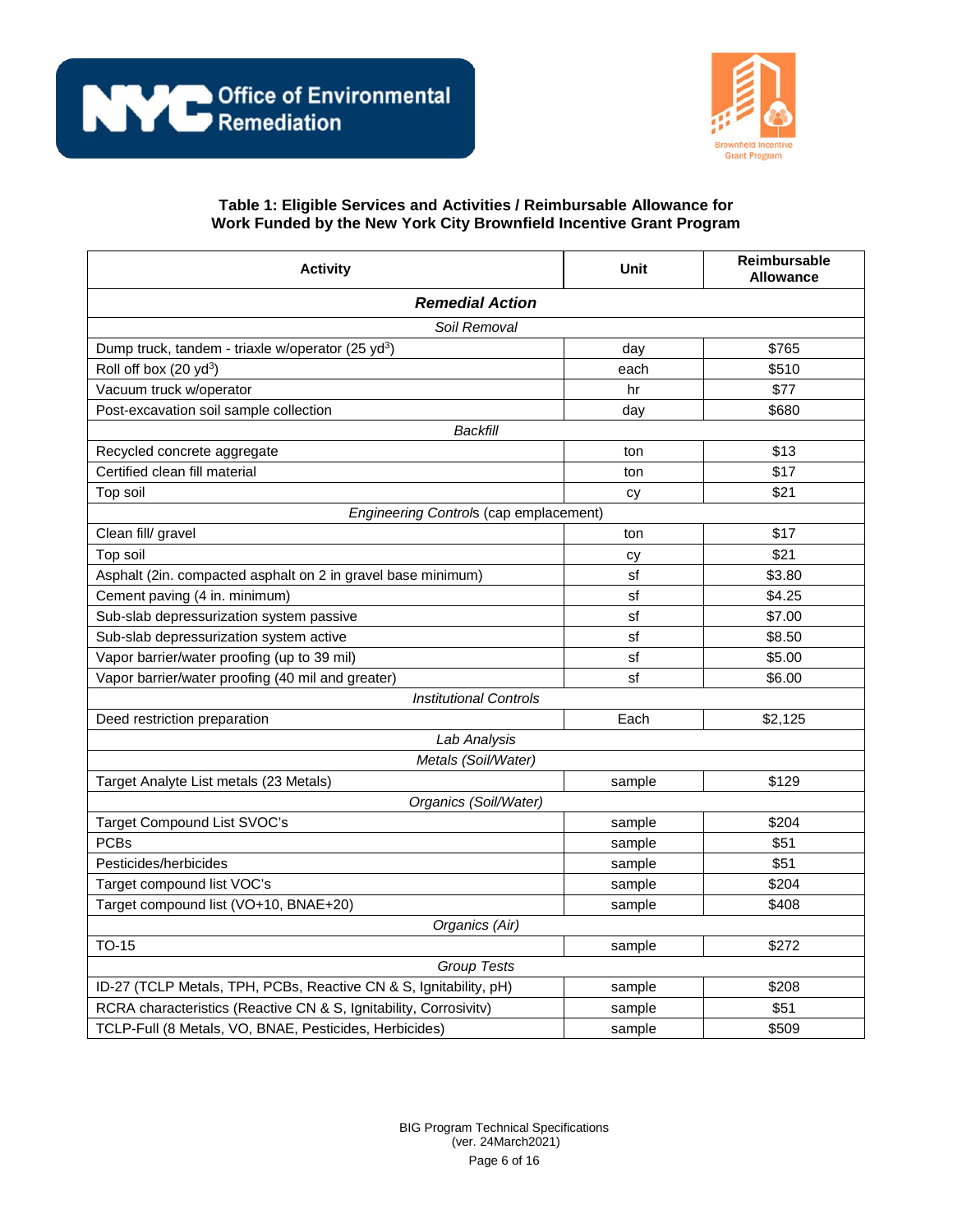

#### *Technical Assistance Grants* Eligible services for Technical Assistance Grants include consulting services for activities including, but not limited to, assistance in the planning and execution of a brownfield project, including assessment of the viability of a brownfield project; development and/or review of documents required by the brownfield financial incentive grant program or the NYC brownfield cleanup program, including applications, agreements, statements of work, scopes of work, work plans, or reports; selection of qualified vendors; preparation of a budget; project planning; and review of brownfield project sequencing and scheduling. The BIG Program will fund the reimbursable allowance per hour for professional consultation; any amount above this rate is the responsibility of the grantee. **Activity Unit Reimbursable Allowance[8](#page-6-0)** Attorney Hour \$213 Architect Hour \$128 Planner, including peer advisory services Hour Blanner, including peer advisory services Professional Engineers **Hour Engineers** Hour **Business Engineers** Hour **\$128** Environmental consultants **Environmental consultants Hour** \$81 Community based organizations example and the set of the set of the set of the set of the set of the set of the set of the set of the set of the set of the set of the set of the set of the set of the set of the set of the

### *BOA Local Match Grants*

For Brownfield Opportunity Area (BOA) Local Match Grants, eligible services and/or activities must be reasonable, relevant, and directly related to the BOA scope of work. In order for these eligible costs to be reimbursed, they must be related to a work plan approved by the New York State Department of State pursuant to an executed State Assistance Contract and be appropriately documented in accord with the BOA Record Keeping and Payment Guide. See the guidance for the BOA Program issued by the New York State Department of State for questions or clarification regarding eligible and ineligible costs. For a Step 1 BOA award and a step 2 BOA award, the total amount of reimbursable expenses may not surpass the grant limit of the lesser of \$25,000 or 10% for each Brownfield Opportunity Area Grant award. For Brownfield Opportunity Area Local Match Grants made to a place-based brownfield community planning organization, eligible services and activities must be set forth in the organization's agreement with the Office.

<span id="page-6-0"></span><sup>&</sup>lt;sup>8</sup> This reimbursement only applies to preferred community development projects where the developer is a not-for-profit corporation.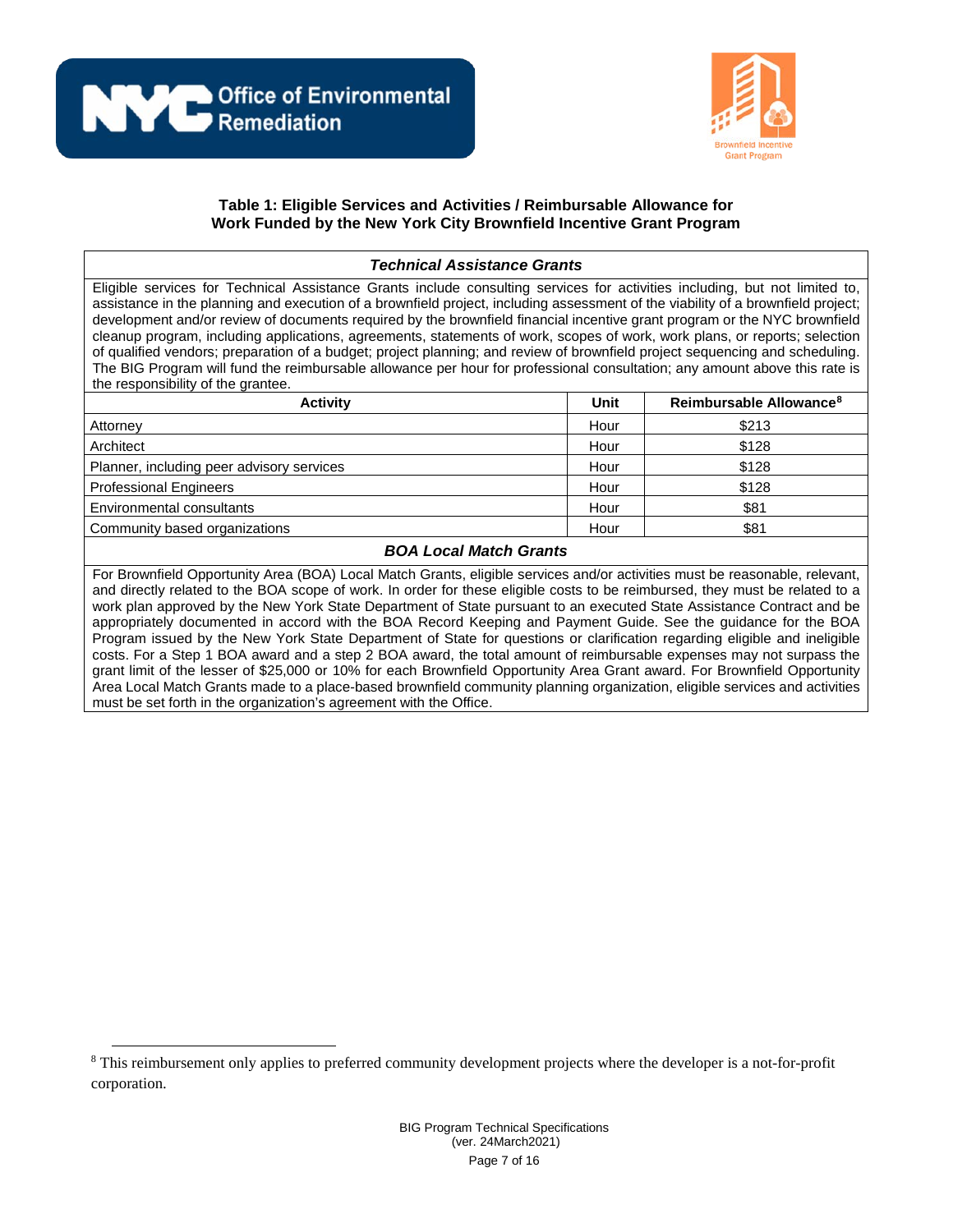



This table lists documents that must be provided to the BIG Program Administrator along with the grant application and invoices for eligible services and activities as evidence that work funded by BIG program grants meet the required minimum performance standards. **Note that in all instances, appropriate invoices are required.**

NYC VCP: Refers to the municipal Voluntary Cleanup Program administered by OER.

DER-10: Refers to the NYS Department of Environmental Conservation Technical Guidance Manual *DER-10: Technical Guidance for Site Investigation and Remediation*.

| <b>Pre-Development Design</b>                                                                                                                                                      |                                                                                                                                                                                                                      |  |
|------------------------------------------------------------------------------------------------------------------------------------------------------------------------------------|----------------------------------------------------------------------------------------------------------------------------------------------------------------------------------------------------------------------|--|
| <b>Activity</b>                                                                                                                                                                    | <b>Required Deliverables</b>                                                                                                                                                                                         |  |
| Title insurance/ title search (full coverage; limited                                                                                                                              | Copy of title insurance or title search report issued by title                                                                                                                                                       |  |
| coverage; non-insured reports)                                                                                                                                                     | insurance/search company or professional.                                                                                                                                                                            |  |
| Project Feasibility Study (including: market<br>analysis; concept plans; pro-forma financial;<br>zoning analysis, legal due diligence review and<br>VCP eligibility consultation). | Copy of project feasibility study, in draft or final form, prepared by<br>Certified Planner, New York State licensed Professional Engineer<br>(P.E.), QEP, or Not-for Profit Service Provider.                       |  |
| <b>Community Outreach</b>                                                                                                                                                          | Letter of engagement and report of outreach activities from Certified<br>Planner, Not-for Profit Service Provider, or a QEP.                                                                                         |  |
| Site survey                                                                                                                                                                        | Copy of signed, certified and updated survey plan by New York State<br>licensed Professional Land Surveyor.                                                                                                          |  |
| Phase I Environmental Site Assessment (ESA)                                                                                                                                        | Phase I ESA certified by a QEP in conformance with Standard<br>E1527-05 (Standard Practice for Environmental Site Assessments:<br>Phase I Environmental Site Assessment Process), published by<br>ASTM.              |  |
|                                                                                                                                                                                    | <b>Environmental Investigation</b>                                                                                                                                                                                   |  |
| <b>Activity</b>                                                                                                                                                                    | <b>Required Deliverables</b>                                                                                                                                                                                         |  |
|                                                                                                                                                                                    | Work plans                                                                                                                                                                                                           |  |
| Phase II / Site Characterization Workplan                                                                                                                                          | Copy of Phase II ESA workplan certified by a QEP. Report must<br>conform to ASTM Standard E1903 - 97(2002), Standard Guide for<br>Environmental Site Assessments: Phase II Environmental Site<br>Assessment Process. |  |
| Remedial Investigation Workplan                                                                                                                                                    | Copy of remedial investigation workplan certified by a QEP. Work<br>plan must conform to requirements provided in §43-1406(a) of the<br>NYC VCP rule.                                                                |  |
| Phase II/ Remedial Investigation                                                                                                                                                   |                                                                                                                                                                                                                      |  |
| Soil                                                                                                                                                                               |                                                                                                                                                                                                                      |  |
| Geophysical survey report                                                                                                                                                          | Copy of geophysical survey report certified by a QEP.                                                                                                                                                                |  |
| Geophysical anomalies investigation                                                                                                                                                | Copy of summary report of geophysical anomaly investigation<br>certified by a QEP.                                                                                                                                   |  |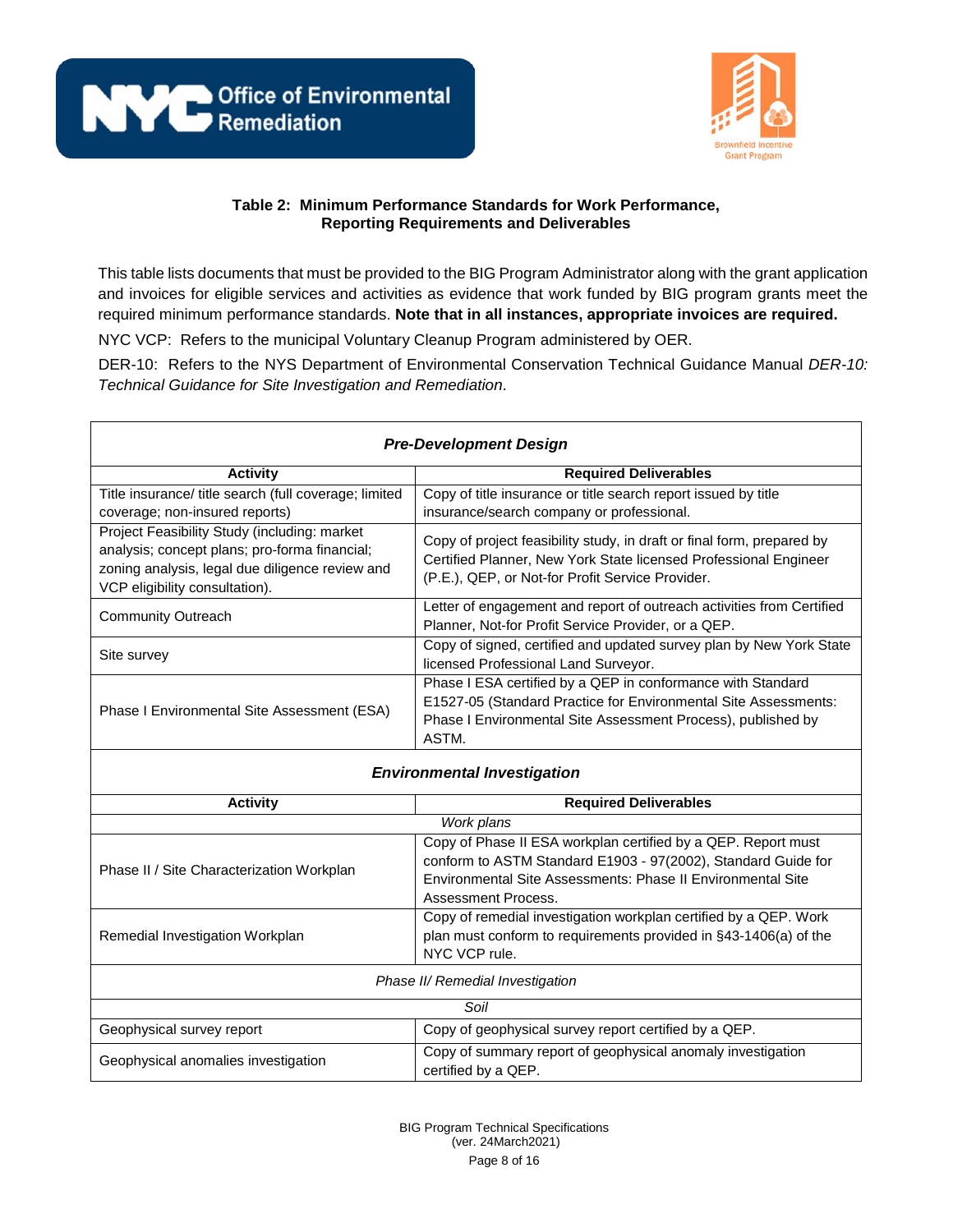

| Soil                                               |                                                                          |  |
|----------------------------------------------------|--------------------------------------------------------------------------|--|
| Soil boring Installation                           | Copy of summary report of relevant soil boring installation activities   |  |
|                                                    | certified by a QEP with attached soil boring logs.                       |  |
| Soil sample collection / field screening           | Copy of summary report of relevant soil sample collection activities     |  |
|                                                    | certified by a QEP.                                                      |  |
|                                                    | Groundwater                                                              |  |
|                                                    | Copy of summary report of relevant monitoring well installations         |  |
| Monitoring well installation                       | certified by a QEP with attached boring logs and monitoring well         |  |
|                                                    | construction logs and all required permits.                              |  |
|                                                    | Copies of written documentation certified by a QEP of relevant           |  |
|                                                    | disposal activities including all disposal manifests and weight tickets  |  |
|                                                    | from the licensed waste transporter and permitted off-site treatment     |  |
| Disposal of investigation derived waste, including | or disposal facility, verifying that the contaminated media has been     |  |
| drill cuttings and purge water.                    | transported and disposed of in accordance with all applicable local,     |  |
|                                                    | State and Federal rules and regulations. The documentation must be       |  |
|                                                    | accompanied by a letter report summarizing disposal activities,          |  |
|                                                    | quantities disposed of, and identification of licensed transporter and   |  |
|                                                    | permitted off-site treatment or disposal facility, certified by the QEP. |  |
| Monitoring well elevation survey                   | Copy of signed and certified survey plan by New York licensed            |  |
|                                                    | Professional Land Surveyor.                                              |  |
| Temporary well-point installation                  | Copy of summary report of relevant temporary well point installations    |  |
|                                                    | certified by a QEP with attached boring logs and all required permits.   |  |
| Groundwater sample collection / water level        | Copy of summary report of relevant groundwater sample collection         |  |
| measurement/disposal of purge water                | activities certified by a QEP with attached water level measurements,    |  |
|                                                    | as applicable.                                                           |  |
| Aquifer test                                       | Copy of summary report of relevant aquifer testing activities certified  |  |
|                                                    | by a QEP with attached summary result tables.                            |  |
| Vapor                                              |                                                                          |  |
|                                                    | Copy of summary report of relevant vapor probe installations certified   |  |
| Vapor probe installation                           | by a QEP with attached boring logs and all required permits. Boring      |  |
|                                                    | logs must be prepared as per the requirements provided in Section        |  |
|                                                    | 3.5 of DER-10.                                                           |  |
| Vapor sample collection                            | Copy of summary report of relevant soil vapor collection activities      |  |
|                                                    | certified by a QEP.                                                      |  |
| Ambient air sample collection                      | Copy of summary report of relevant ambient air collection activities     |  |
|                                                    | certified by a QEP.                                                      |  |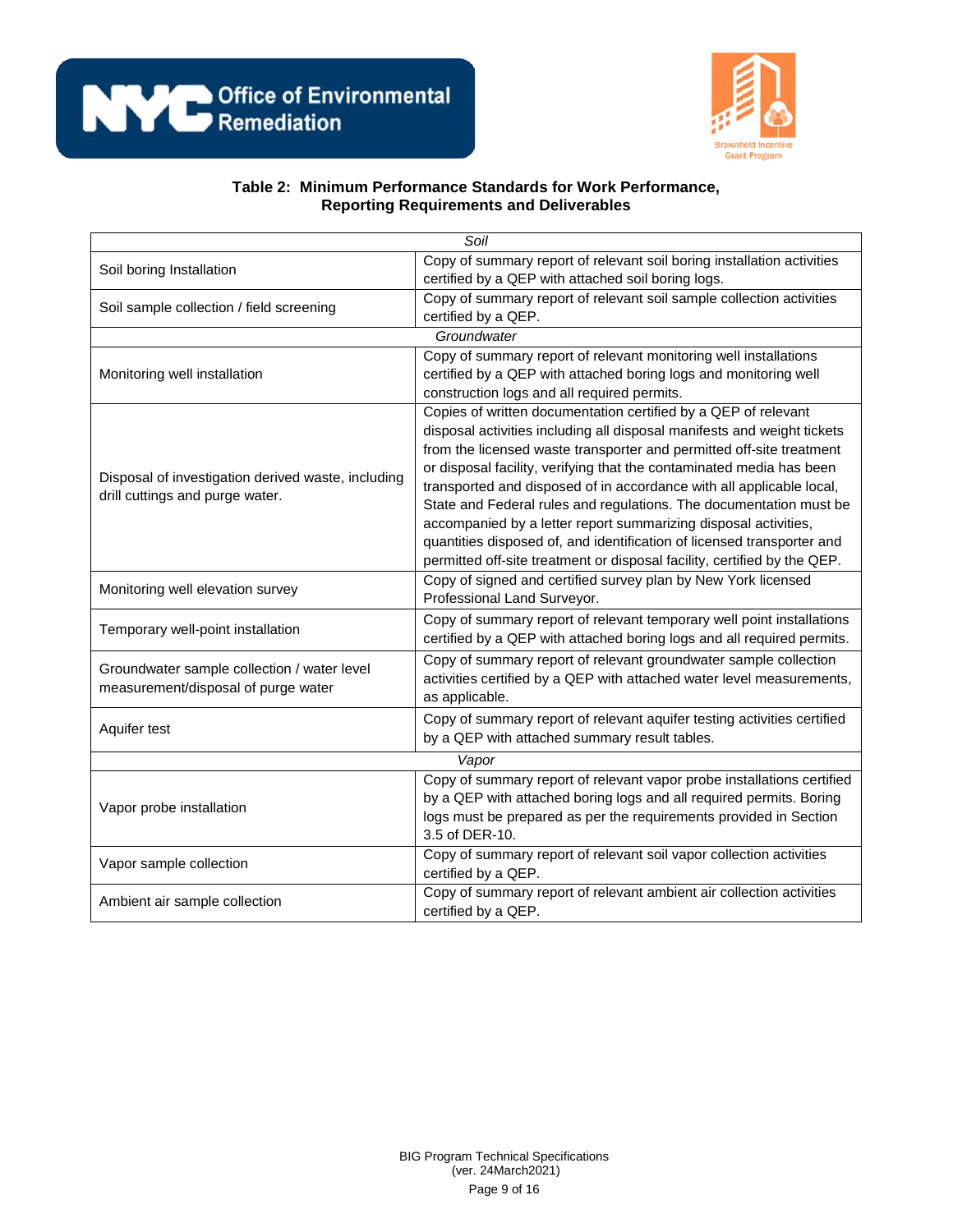

|                                                                              | Reports                                                                                                                                                                                                                                                                                                                                                 |  |
|------------------------------------------------------------------------------|---------------------------------------------------------------------------------------------------------------------------------------------------------------------------------------------------------------------------------------------------------------------------------------------------------------------------------------------------------|--|
| Phase II/Site Characterization Report                                        | Copy of Phase II ESA report certified by QEP. Report must conform<br>to ASTM Standard E1903 - 97(2002), Standard Guide for<br>Environmental Site Assessments: Phase II Environmental Site<br>Assessment Process.                                                                                                                                        |  |
| Remedial Investigation Report                                                | Copy of Remedial Investigation Report certified by a QEP. Report<br>must conform to requirements as provided in §43-1406(b) of the<br>NYC VCP rule.                                                                                                                                                                                                     |  |
| <b>Grant Project Reporting</b>                                               | Copy of status report.                                                                                                                                                                                                                                                                                                                                  |  |
|                                                                              | Lab Analysis                                                                                                                                                                                                                                                                                                                                            |  |
| Metals, Organics, Group tests                                                | Copy of Investigation Report detailing sampling numbers, locations,<br>and methodology. Copy of lab analysis and invoice showing<br>breakdown of lab samples/costs.                                                                                                                                                                                     |  |
| <b>Environmental Remediation</b>                                             |                                                                                                                                                                                                                                                                                                                                                         |  |
| <b>Activity</b>                                                              | <b>Required Deliverables</b>                                                                                                                                                                                                                                                                                                                            |  |
|                                                                              | <b>Remedial Action</b>                                                                                                                                                                                                                                                                                                                                  |  |
|                                                                              | • Copy of approved Remedial Action Report, certified by a P.E.<br>• Notice of Completion from OER<br>• Invoices to support remedial activities and sampling/equipment.                                                                                                                                                                                  |  |
| <b>Remedial Action: Full Service</b>                                         | Remedial Action Full Service can include RIR and RAWP eligible<br>activities and services as well as remediation activities such as soil<br>disposal, engineering control and composite cover construction, and<br>remedial reporting.                                                                                                                  |  |
|                                                                              | Work plans                                                                                                                                                                                                                                                                                                                                              |  |
| <b>Remedial Action Work Plan</b>                                             | Copy of Remedial Action Work Plan certified by a P.E. Work plan<br>must conform to requirements as provided in §43-1406(a) of the<br>NYC VCP rule.                                                                                                                                                                                                      |  |
| <b>Remedial Action Report</b>                                                | Copy of remedial action report / remedial action progress report<br>certified by a P.E. Report must conform to requirements as provided<br>in § 43-1406(c) of NYC VCP rule.                                                                                                                                                                             |  |
| Remedial Investigation Report and Remedial<br>Action Work Plan: Full Service | • Copy of approved Remedial Investigation Report, certified by a<br>QEP<br>• Approved Remedial Action Work Plan, certified by a P.E.<br>. Notice to Proceed and/or Decision Document from OER.<br>• Invoices to support reports, investigation activities and<br>sampling/equipment.<br>RIR and RAWP: Full Service can include RIR eligible activities, |  |

services and RAWP preparation.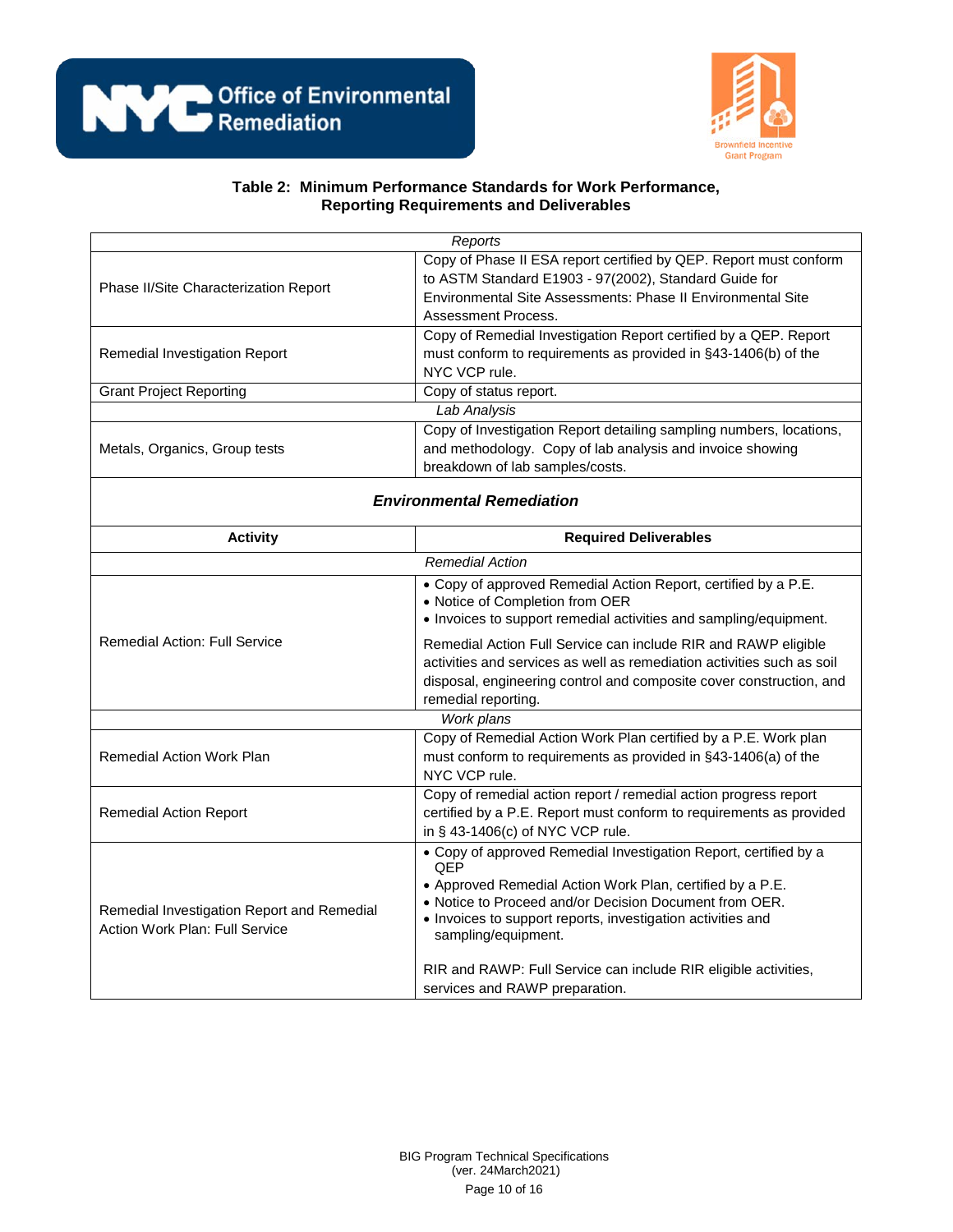

| Work plans                                                                                                                         |                                                                                                                                                                                                                                                                                                                                                                                                                                                                                                                                                                           |  |
|------------------------------------------------------------------------------------------------------------------------------------|---------------------------------------------------------------------------------------------------------------------------------------------------------------------------------------------------------------------------------------------------------------------------------------------------------------------------------------------------------------------------------------------------------------------------------------------------------------------------------------------------------------------------------------------------------------------------|--|
| Remedial Action Report: Full Service                                                                                               | • Copy of approved Remedial Action Report, certified by a P.E.<br>• Notice of Completion from OER<br>• Invoices to support report preparation, remedial activities and<br>sampling/equipment, exclusive of the costs of soil disposal and<br>capping. Soil disposal costs and capping costs may be claimed in<br>addition to this full service item if applicable.<br>• RAR: Full Service can include cleanup eligible activities and<br>services and RAR preparation.                                                                                                    |  |
| Site Management plan                                                                                                               | Copy of site plan report.                                                                                                                                                                                                                                                                                                                                                                                                                                                                                                                                                 |  |
| <b>Grant Project Reporting</b>                                                                                                     | Copy of grant status report.                                                                                                                                                                                                                                                                                                                                                                                                                                                                                                                                              |  |
| <b>Field Oversight</b>                                                                                                             | Copy of status report or documentation of oversight in report certified<br>by the QEP.                                                                                                                                                                                                                                                                                                                                                                                                                                                                                    |  |
| Environmental insurance                                                                                                            | Copy of Invoice covering cost and dates of insurance and copy of<br>insurance coverage.                                                                                                                                                                                                                                                                                                                                                                                                                                                                                   |  |
|                                                                                                                                    | Soil Removal                                                                                                                                                                                                                                                                                                                                                                                                                                                                                                                                                              |  |
| Disposal - soil, hazardous and non-hazardous                                                                                       | Certifying documentation: either<br>(1) a copy of approved Remedial Action Report, certified by a P.E.,<br>and Notice of Completion (NOC) from OER, or<br>(2) if an OER issued NOC is not available, a QEP letter report<br>summarizing disposal activities, cost, quantities disposed of, and<br>identification of licensed transporter and permitted off-site treatment<br>or disposal facility, and certifying that the contaminated soil has been<br>transported and disposed of in accordance with all applicable local,<br>State and Federal rules and regulations. |  |
|                                                                                                                                    | Copies of written documentation of relevant disposal activities<br>including all disposal manifests and weight tickets from the licensed<br>waste transporter and permitted off-site treatment or disposal facility.<br>All submissions must include invoices to support total weight in tons,<br>along with price paid.                                                                                                                                                                                                                                                  |  |
| Waste characterization                                                                                                             | Copy of summary report of relevant waste characterization activities<br>certified by a QEP with attached summary tables and lab report for<br>relevant samples and analyses.                                                                                                                                                                                                                                                                                                                                                                                              |  |
| Mobilization/demobilization. Equipment with<br>operator, including loader/backhoe, trackhoe,<br>skid steer loader, and dump truck. | Copies of written documentation certified by a QEP of relevant<br>equipment mobilization/demobilization and/or usage. Documentation<br>must include listing of activities including date of activities and<br>equipment utilized, and copies of vendor invoices.                                                                                                                                                                                                                                                                                                          |  |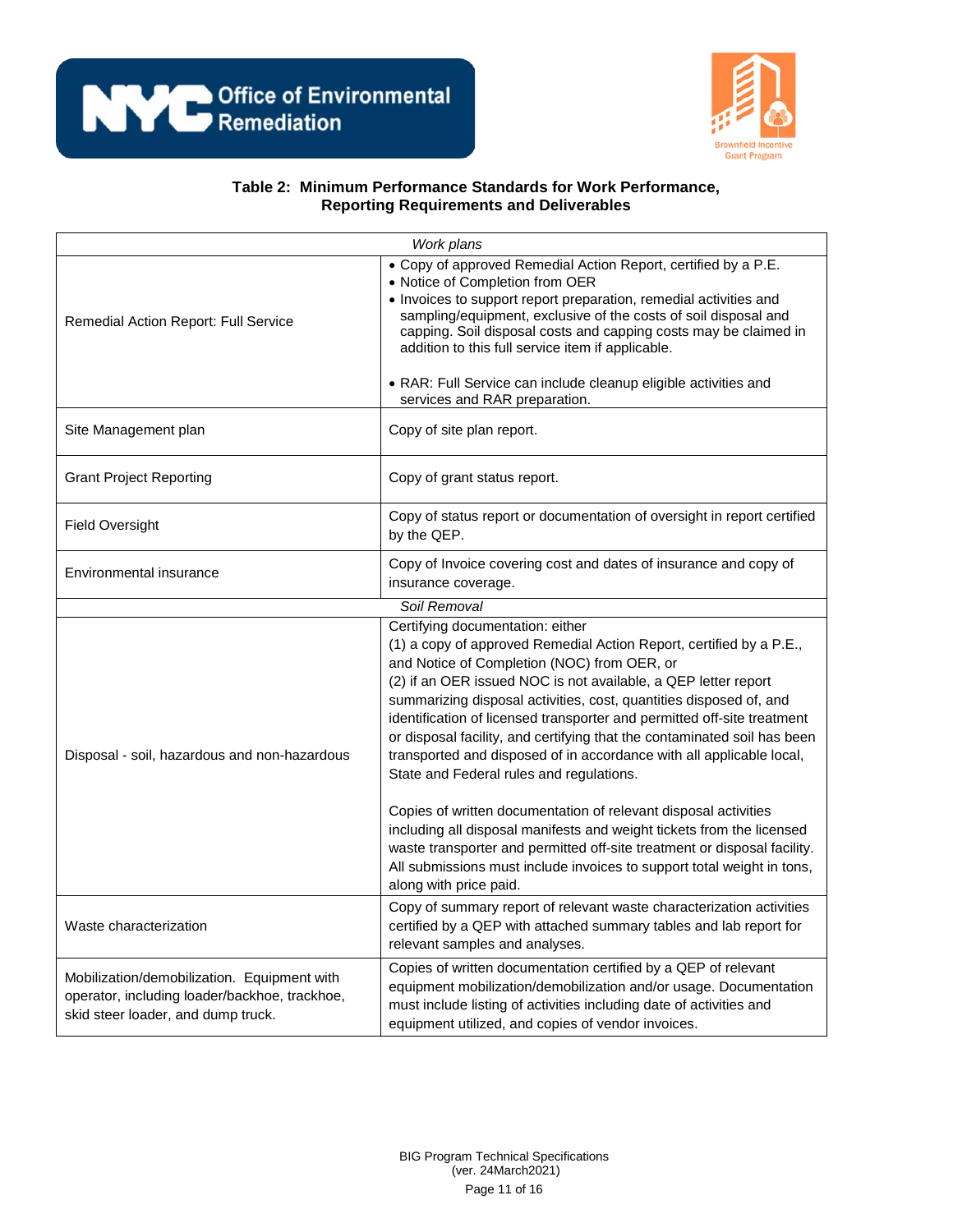

| Soil Removal                                                                                                |                                                                                                                                                                                                                                                                                                                                                                                                                                                                                                                                                                                    |  |
|-------------------------------------------------------------------------------------------------------------|------------------------------------------------------------------------------------------------------------------------------------------------------------------------------------------------------------------------------------------------------------------------------------------------------------------------------------------------------------------------------------------------------------------------------------------------------------------------------------------------------------------------------------------------------------------------------------|--|
| Rolloff box                                                                                                 | Copies of written documentation certified by a QEP of relevant roll-off<br>box usage including all disposal manifests and weight tickets from<br>the licensed waste transporter and permitted off-site treatment or<br>disposal facility, verifying that the disposed material has been<br>transported and disposed of in accordance with all applicable local,<br>State and Federal rules and regulations.                                                                                                                                                                        |  |
| Vacuum truck with operator                                                                                  | Copies of written documentation certified by a QEP of relevant<br>vacuum truck usage including all disposal manifests and weight<br>tickets from the licensed waste transporter and permitted off-site<br>treatment or disposal facility, verifying that the disposed material has<br>been transported and disposed of in accordance with all applicable<br>local, State and Federal rules and regulations.                                                                                                                                                                        |  |
| Post-excavation soil sample collection                                                                      | Copy of summary report of relevant post-excavation soil collection<br>activities certified by a QEP.                                                                                                                                                                                                                                                                                                                                                                                                                                                                               |  |
|                                                                                                             | <b>Backfill</b>                                                                                                                                                                                                                                                                                                                                                                                                                                                                                                                                                                    |  |
| Backfill material including: recycled concrete<br>aggregate, certified clean fill material, and top<br>soil | Copies of written documentation certified by a QEP of relevant<br>backfill information, including material quantities utilized and delivery<br>and usage dates. If applicable, written documentation must include<br>certification of material by vendor or source.                                                                                                                                                                                                                                                                                                                |  |
| <b>Engineering Controls (Cap emplacement)</b>                                                               |                                                                                                                                                                                                                                                                                                                                                                                                                                                                                                                                                                                    |  |
| Capping materials including: certified clean<br>fill/gravel and top soil                                    | Certifying documentation: either<br>(1) a copy of approved Remedial Action Report, certified by a P.E.,<br>and Notice of Completion (NOC) from OER, or<br>(2) if an OER issued NOC is not available, copies of written<br>documentation certified by a P.E., including quantity of material<br>utilized, delivery and usage dates. If applicable, written<br>documentation must include certification of material by vendor or<br>source.<br>Documentation sufficient to ascertain system square footage is<br>required.<br>All submissions must include invoices showing proof of |  |
|                                                                                                             | purchase/installation/inspection.                                                                                                                                                                                                                                                                                                                                                                                                                                                                                                                                                  |  |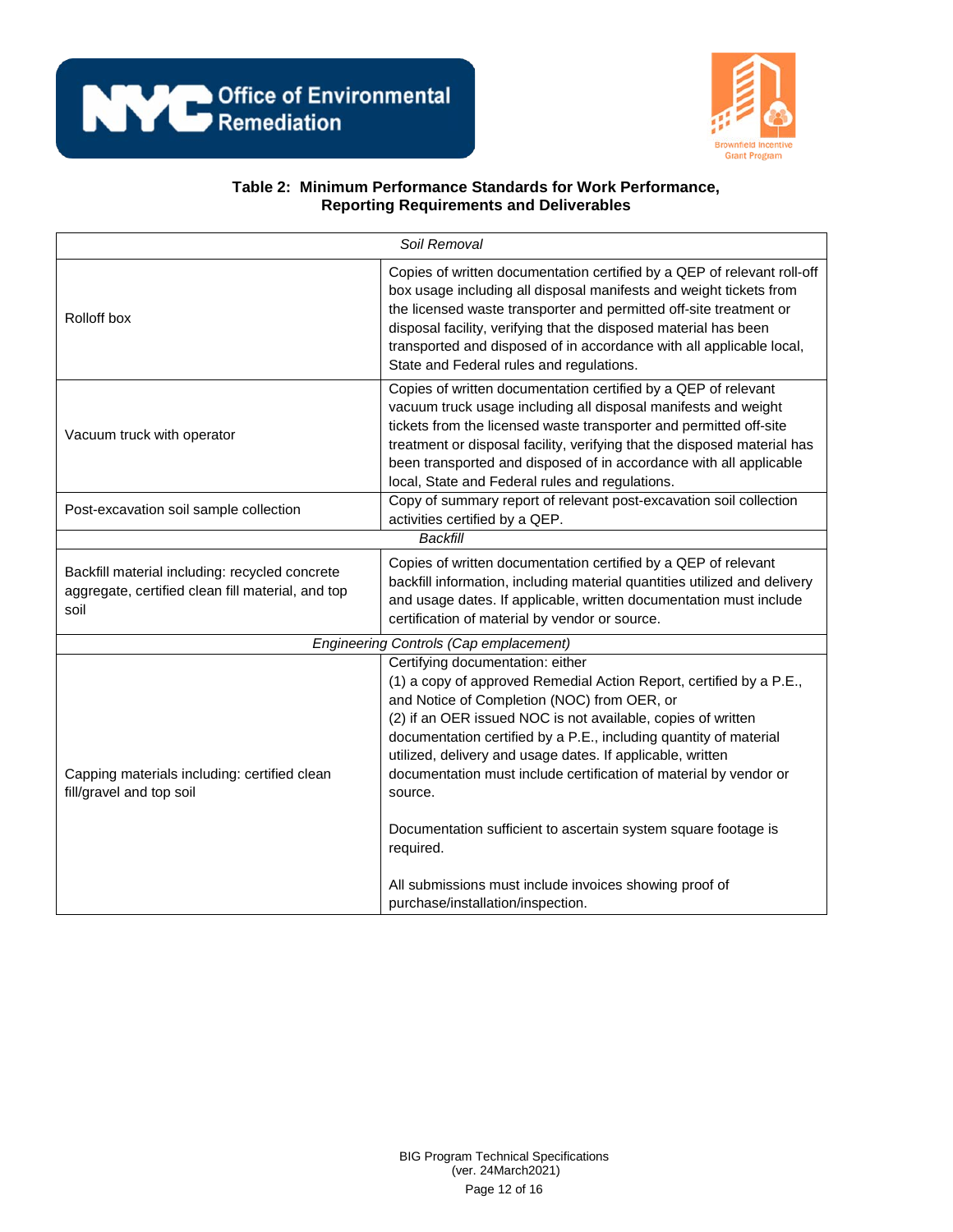



| Engineering Controls (Cap emplacement)               |                                                                                                                                                                                                                                                                                                                                                                                                                                                                 |  |
|------------------------------------------------------|-----------------------------------------------------------------------------------------------------------------------------------------------------------------------------------------------------------------------------------------------------------------------------------------------------------------------------------------------------------------------------------------------------------------------------------------------------------------|--|
| Paving materials (i.e., asphalt, cement)             | Certifying documentation: either<br>(1) a copy of approved Remedial Action Report, certified by a P.E.,<br>and Notice of Completion (NOC) from OER, or<br>(2) if an OER issued NOC is not available, copies of written<br>documentation certified by a P.E., including quantity of material<br>utilized and installation dates. Documentation must include vendor<br>invoice for specified quantities from paving contractor qualified to<br>perform such work. |  |
|                                                      | Documentation sufficient to ascertain system square footage is<br>required.                                                                                                                                                                                                                                                                                                                                                                                     |  |
|                                                      | All submissions must include invoices showing proof of<br>purchase/installation/inspection. Certified as-built diagrams should<br>also accompany summary report.                                                                                                                                                                                                                                                                                                |  |
| Sub-slab depressurization system<br>(passive/active) | Certifying documentation: either<br>(1) a copy of approved Remedial Action Report, certified by a P.E.,<br>and Notice of Completion (NOC) from OER, or<br>(2) if an OER issued NOC is not available, copy of a P.E. certified<br>documentation detailing system, including system specifications and<br>as-built drawings.<br>Documentation sufficient to ascertain system square footage is<br>required.                                                       |  |
|                                                      | All submissions must include invoices showing proof of<br>purchase/installation/inspection.                                                                                                                                                                                                                                                                                                                                                                     |  |
| Vapor barrier/water proofing                         | Certifying documentation: either<br>(1) a copy of approved Remedial Action Report, certified by a P.E.,<br>and Notice of Completion (NOC) from OER, or<br>(2) if an OER issued NOC is not available, copy of a P.E. certified<br>RAR, including system specifications and as-built drawings.<br>Documentation sufficient to ascertain system square footage is<br>required.<br>All submissions must include invoices showing proof of                           |  |
|                                                      | purchase/installation/inspection.                                                                                                                                                                                                                                                                                                                                                                                                                               |  |
|                                                      | <b>Institutional Controls</b>                                                                                                                                                                                                                                                                                                                                                                                                                                   |  |
| Deed restriction preparation                         | Copy of declaration of covenants and restrictions, in draft or final<br>form, prepared by an attorney as per the requirements provided in §<br>43-1407(k)2 of the NYC VCP rule.                                                                                                                                                                                                                                                                                 |  |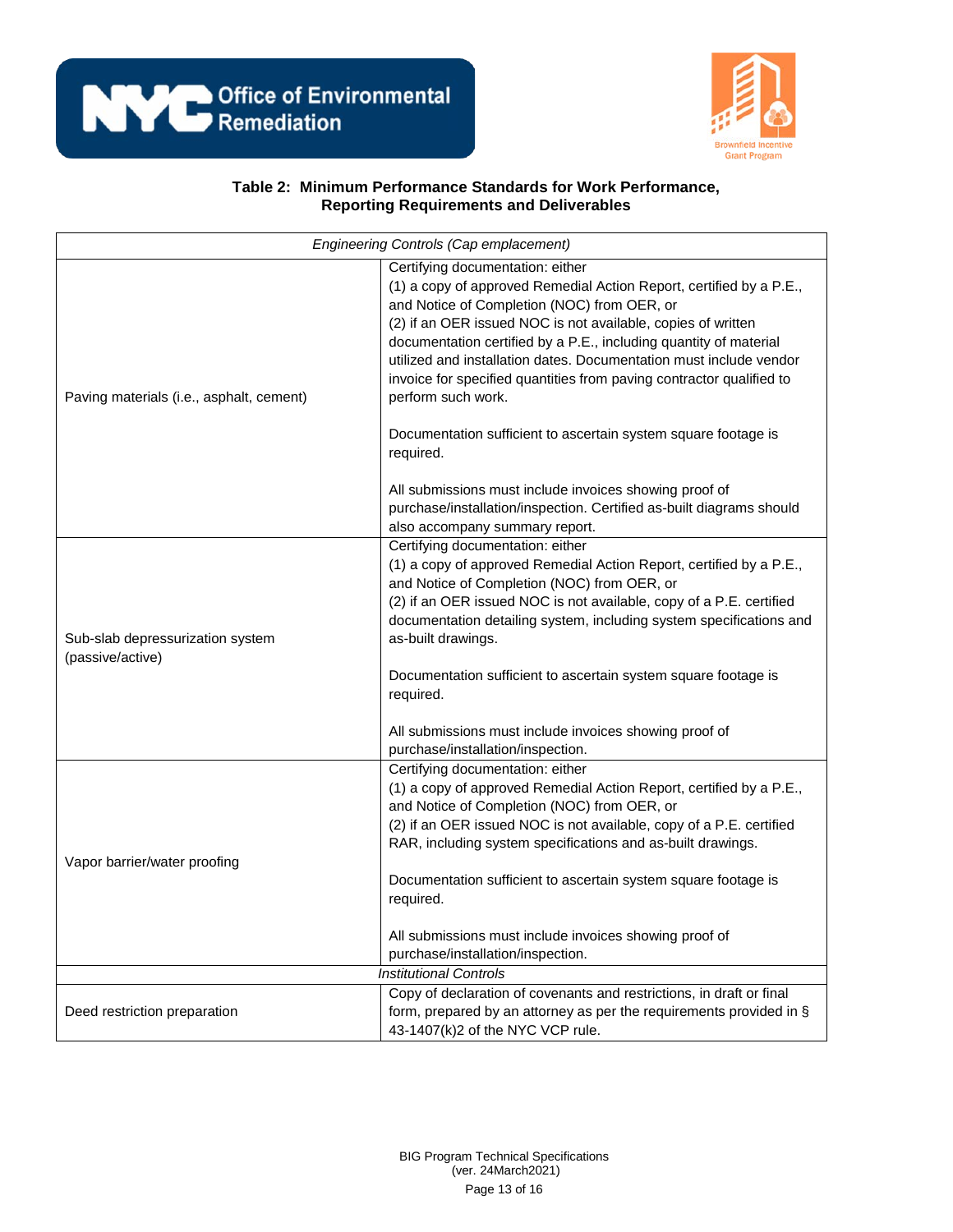



| Lab Analysis                  |                                                                                                                                                                     |
|-------------------------------|---------------------------------------------------------------------------------------------------------------------------------------------------------------------|
| Metals, Organics, Group tests | Copy of Investigation Report detailing sampling numbers, locations,<br>and methodology. Copy of lab analysis and invoice showing<br>breakdown of lab samples/costs. |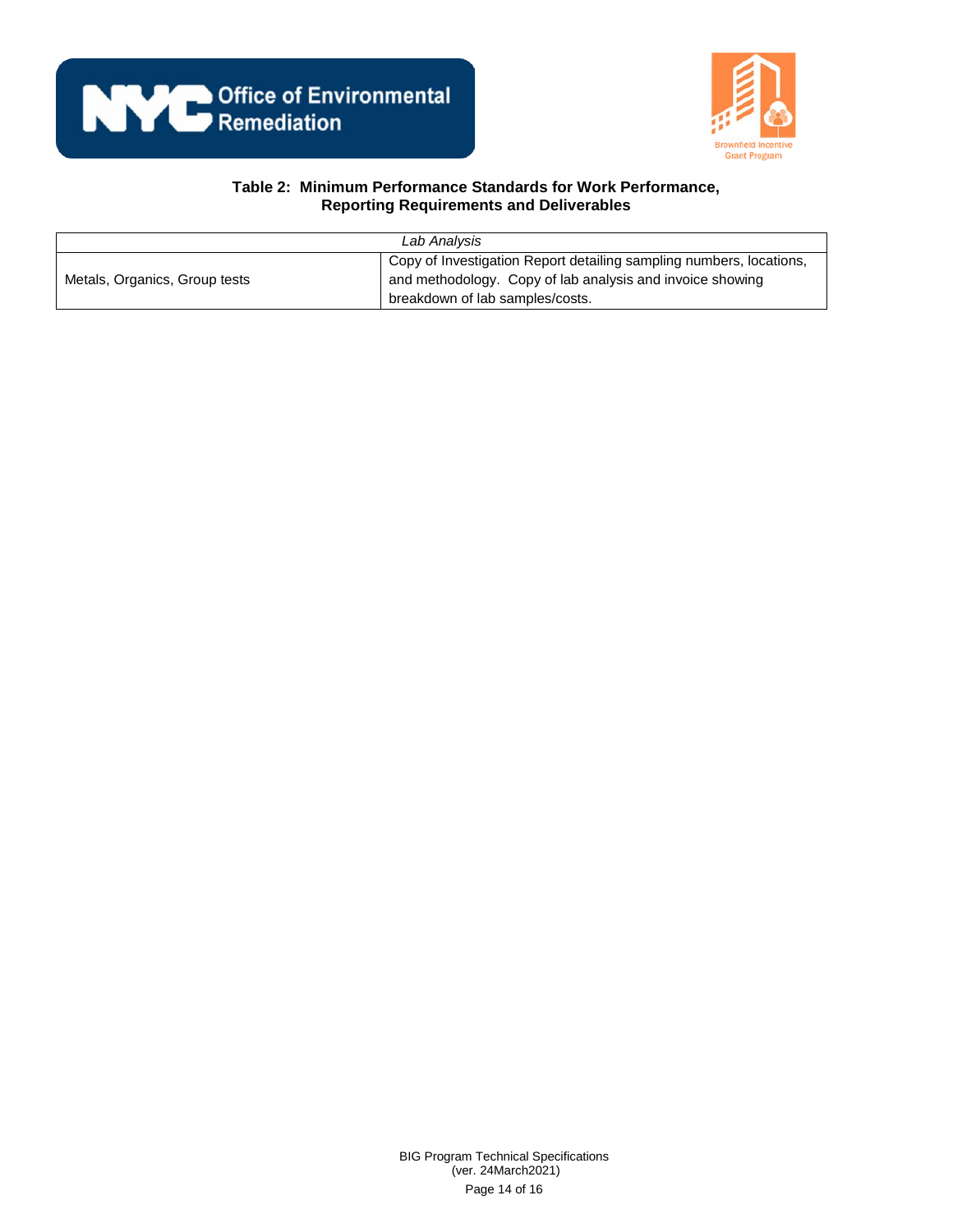

## **Table 3: Required Qualifications for Professionals**

| <b>Qualified Vendors</b>                            |                                                                                                                                                                                                                                                                                                                                                                                                                                                                                                                                                                                                                                                                                                                                                                                                                                                                                                                                                                                                                                                                                                                                                                                                                                                                                                                                                                                                                  |  |
|-----------------------------------------------------|------------------------------------------------------------------------------------------------------------------------------------------------------------------------------------------------------------------------------------------------------------------------------------------------------------------------------------------------------------------------------------------------------------------------------------------------------------------------------------------------------------------------------------------------------------------------------------------------------------------------------------------------------------------------------------------------------------------------------------------------------------------------------------------------------------------------------------------------------------------------------------------------------------------------------------------------------------------------------------------------------------------------------------------------------------------------------------------------------------------------------------------------------------------------------------------------------------------------------------------------------------------------------------------------------------------------------------------------------------------------------------------------------------------|--|
| <b>Professional Services</b>                        | <b>Required Qualifications</b>                                                                                                                                                                                                                                                                                                                                                                                                                                                                                                                                                                                                                                                                                                                                                                                                                                                                                                                                                                                                                                                                                                                                                                                                                                                                                                                                                                                   |  |
| Attorney                                            | Admitted to practice law in New York State                                                                                                                                                                                                                                                                                                                                                                                                                                                                                                                                                                                                                                                                                                                                                                                                                                                                                                                                                                                                                                                                                                                                                                                                                                                                                                                                                                       |  |
| Registered Architect/Registered Landscape Architect | Licensed and Registered by New York State                                                                                                                                                                                                                                                                                                                                                                                                                                                                                                                                                                                                                                                                                                                                                                                                                                                                                                                                                                                                                                                                                                                                                                                                                                                                                                                                                                        |  |
| Planner                                             | AICP Planner with experience in NYS                                                                                                                                                                                                                                                                                                                                                                                                                                                                                                                                                                                                                                                                                                                                                                                                                                                                                                                                                                                                                                                                                                                                                                                                                                                                                                                                                                              |  |
| Licensed Professional Engineer                      | Licensed in New York State                                                                                                                                                                                                                                                                                                                                                                                                                                                                                                                                                                                                                                                                                                                                                                                                                                                                                                                                                                                                                                                                                                                                                                                                                                                                                                                                                                                       |  |
| <b>Environmental Consultant</b>                     | An Environmental Consulting team with leadership that includes<br>a Qualified Environmental Professional (QEP). A QEP must<br>provide oversight of all listed environmental activities performed<br>under the BIG Program. A QEP is a person who possesses<br>sufficient specific education, training, and experience necessary<br>to exercise professional judgment to develop opinions and<br>conclusions regarding the presence of releases or threatened<br>releases to the surface or subsurface of a property or off-site<br>areas, sufficient to meet the objectives and performance factors<br>for the areas of practice identified by the NYC Voluntary<br>Cleanup Program (NYC VCP) rule. Such a person must:<br>1. hold a current professional engineer's or a professional<br>geologist's license or registration issued by the state or another<br>state, or hold a baccalaureate degree or higher in engineering<br>or geology and have the equivalent of three years of full-time<br>relevant experience in site investigation and remediation of the<br>type detailed in the NYC VCP; or<br>2. be a site remediation professional licensed or certified by the<br>federal government, a state or a recognized accrediting agency,<br>to perform investigation or remediation tasks consistent with<br>OER guidance, and have the equivalent of three years of full-<br>time relevant experience. |  |
| <b>Grant Writer</b>                                 | To provide grant writing services for BOA Application Technical<br>Assistance Grants, Grant Writers must demonstrate experience<br>with writing NYS BOA Grant applications or other applications of<br>a similar type and scope.                                                                                                                                                                                                                                                                                                                                                                                                                                                                                                                                                                                                                                                                                                                                                                                                                                                                                                                                                                                                                                                                                                                                                                                 |  |
| Licensed Land Surveyor                              | Licensed in New York State                                                                                                                                                                                                                                                                                                                                                                                                                                                                                                                                                                                                                                                                                                                                                                                                                                                                                                                                                                                                                                                                                                                                                                                                                                                                                                                                                                                       |  |
| Licensed Insurance Broker/Agent                     | Licensed in New York State                                                                                                                                                                                                                                                                                                                                                                                                                                                                                                                                                                                                                                                                                                                                                                                                                                                                                                                                                                                                                                                                                                                                                                                                                                                                                                                                                                                       |  |